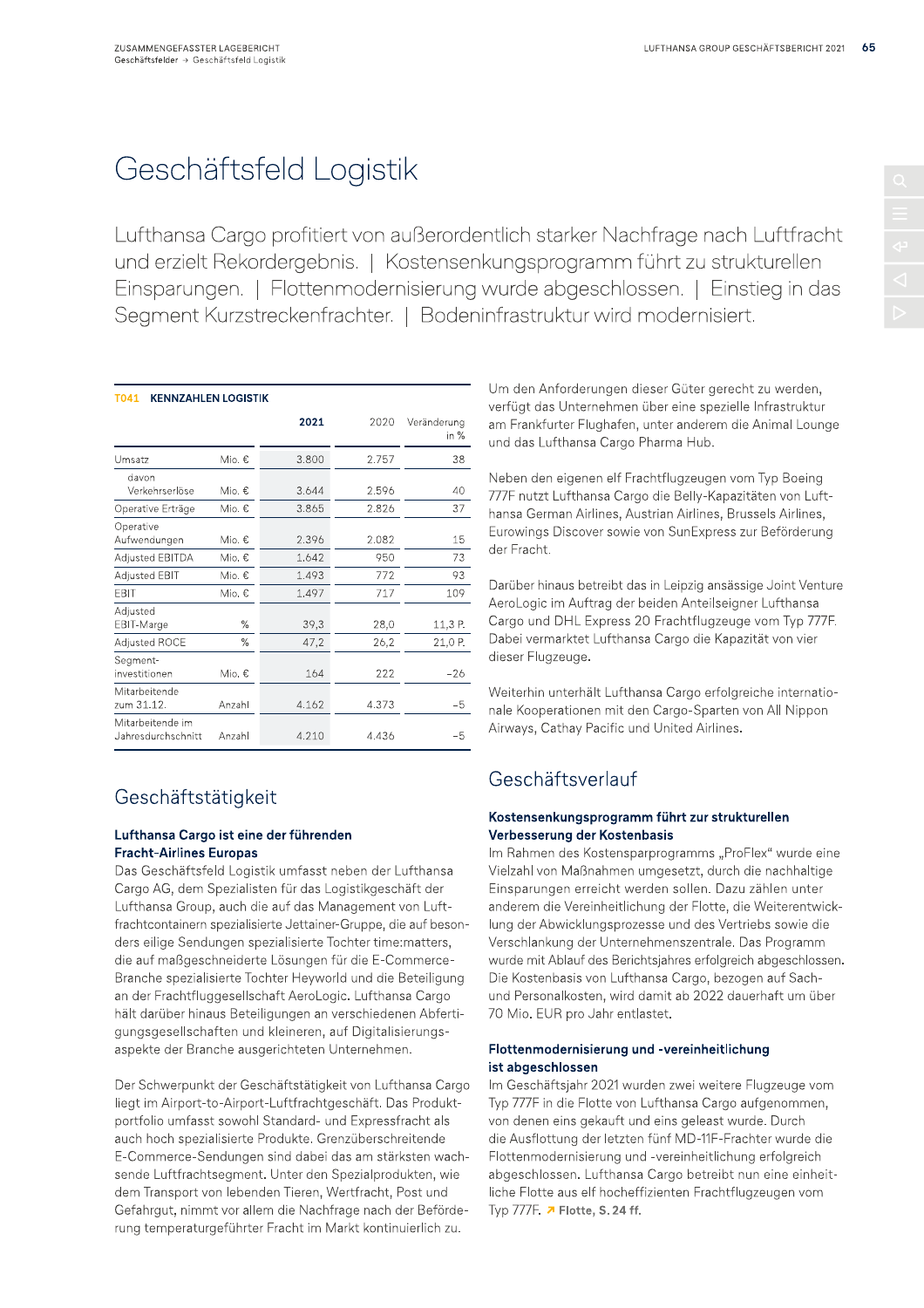# Lufthansa Cargo erschließt mit dem Einsatz von Mittelstreckenfrachtern neue Wachstumspotenziale

Lufthansa Cargo investiert in zukünftige Wachstumspotenziale im stark wachsenden E-Commerce-Segment. Mit dem dauerhaften Umbau von zunächst zwei Airbus A321-Passagierflugzeugen zu Frachtern soll ab 2022 der zunehmenden Nachfrage nach innereuropäischen Luftfrachtverbindungen zur Sicherstellung kurzer Lieferzeiten Rechnung getragen werden. Die beiden Flugzeuge werden künftig von Lufthansa CityLine betrieben.

# Führende Position soll durch Digitalisierung weiter ausgebaut werden

Über den Ausbau von digitalen Services soll die führende Position von Lufthansa Cargo in der Luftfrachtindustrie ausgebaut werden. Neben der Weiterentwicklung der digitalen Vertriebskanäle lag der Fokus im Jahr 2021 auf Verbesserungen der Datenqualität und der damit verbundenen Effizienzsteigerung der Handling-Prozesse. Dies bietet enorme Möglichkeiten, die Zusammenarbeit mit allen Partnern entlang der gesamten Lieferkette effizienter zu gestalten und damit Luftfracht noch schneller zu machen. So ist die Implementierung der "Mobile Digital Handling"-Initiative von Lufthansa Cargo ein bedeutender Schritt, um papierbasierte Prozesse durch digitale Lösungen zu ersetzen.

## Bodeninfrastruktur am Hub Frankfurt wird modernisiert

Im Geschäftsjahr 2021 begann ein umfassendes Infrastrukturprogramm, welches die Weiterentwicklung und Erneuerung des Logistikzentrums am Heimatdrehkreuz Frankfurt beinhaltet. Das Programm wurde so konzipiert, dass es im Ergebnis flexibel auf Marktentwicklungen sowie sich ändernde Bedürfnisse der Kunden reagieren kann.

Die komplette Modernisierung des Lufthansa Cargo Centers hat im Januar 2021 begonnen und soll 2028 abgeschlossen sein. Im Berichtsjahr wurde bereits die Umstellung auf ein neues Produktionsplanungs- und Steuerungssystem (PPS) abgeschlossen.

### Lufthansa Cargo verringert CO<sub>2</sub>-Emissionen und entwickelt nachhaltige Logistiklösungen

Lufthansa Cargo konnte im April 2021 den ersten mit nachhaltigen Kraftstoffen betriebenen und damit CO<sub>2</sub>-neutralen Frachtflug in den Flugplan aufnehmen. Darüber hinaus gehört Lufthansa Cargo seit Oktober 2021 zu den ersten Kunden der weltweit ersten Power-to-Liquid-Kraftstoffanlage im niedersächsischen Emsland.

Weiterhin können alle Kunden von Lufthansa Cargo ihre Fracht seit September 2021 CO<sub>2</sub>-neutral befördern lassen, indem sie sich für den Service "Sustainable Choice" entscheiden.

Um die CO<sub>2</sub>-Bilanz der Flotte noch weiter zu reduzieren. werden ab dem Jahr 2022 alle 777F mit einer neuartigen Oberflächentechnologie ausgestattet. Die innovative, der Haifischhaut nachempfundene "AeroSHARK"-Folie verringert den Reibungswiderstand der Flugzeuge in der Luft und reduziert so den Treibstoffverbrauch. 7 Zusammengefasste nichtfinanzielle Erklärung, S. 94 ff.

# Personelle Veränderungen im Vorstand von Lufthansa Cargo

Seit 1. März 2021 ist Dorothea von Boxberg Chief Executive Officer von Lufthansa Cargo. Zuvor war sie im Vorstand von Lufthansa Cargo für den weltweiten Vertrieb, die Netzplanung und die Produktentwicklung verantwortlich. Ihr Vorgänger Peter Gerber wechselte als Chief Executive Officer zu Brussels Airlines. Ashwin Bhat folgte ihr in der Rolle als Chief Commercial Officer. Er leitete vorher das Cargo-Geschäft von SWISS.

Am 1. März 2022 ist Dietmar Focke in den Vorstand der Lufthansa Cargo AG eingetreten und verantwortet den Bereich Operations und Personal. Er war zuvor Leiter Engine Services bei der Lufthansa Technik AG. Sein Vorgänger Harald Gloy hat das Unternehmen verlassen.

# Operative Entwicklung

Lufthansa Cargo reagiert flexibel auf Herausforderungen der Corona-Pandemie und zeigt starke operative Entwicklung Der Markt für Luftfracht war im Berichtsjahr weiter von einer starken Angebotsknappheit der Belly-Kapazitäten infolge der Corona-Pandemie gekennzeichnet. Auch Lufthansa Cargo stand ein Großteil der Belly-Kapazitäten der Konzern-Airlines, in denen normalerweise die Hälfte des gesamten Frachtaufkommens transportiert wird, nicht zur Verfügung. Eine flexible Netzplanung, der Einsatz von Passagiermaschinen als reine Frachtflüge und die verschobene Ausmusterung der Boeing MD-11F-Flotte konnten diesen Effekt nur teilweise kompensieren.

Da gleichzeitig die Nachfrage nach den verbleibenden Frachtkapazitäten aufgrund von globalen Lieferengpässen und Störungen im Seefrachtverkehr deutlich stieg, konnten im historischen Vergleich bis dato unerreichte Durchschnittspreise und hohe Ladefaktoren erreicht werden. Umsatz und Ergebnis erreichten damit neue Rekordniveaus.

## Lufthansa Cargo verdoppelt Durchschnittserlöse im Vergleich zum Vorkrisenniveau

Insgesamt baute Lufthansa Cargo ihr Angebot im Geschäftsjahr 2021 um 9% gegenüber Vorjahr aus. Im Vergleich zum Vorkrisenjahr 2019 lag die Kapazität 30% niedriger. Die Belly-Kapazitäten haben sich im Berichtsjahr wieder sukzessive erholt, während die Frachterkapazitäten durch die Einflottung zweier 777F, welche die Ausflottung der letzten verbliebenen MD-11F kompensierte, nahezu konstant gehalten werden konnten. Der Absatz stieg um 11% gegenüber Vorjahr.

#### T042 LEISTUNGSDATEN UND OPERATIVE KENNZAHLEN LOGISTIK

|                                                     |        | 2021   | 2020  | Veränderung<br>in $%$ |
|-----------------------------------------------------|--------|--------|-------|-----------------------|
| Angebotene Fracht-<br>Tonnenkilometer <sup>1)</sup> | Mio.   | 10.134 | 9.319 | 9                     |
| Verkaufte Fracht-<br>Tonnenkilometer                | Mio.   | 7.198  | 6.461 | 11                    |
| Nutzladefaktor <sup>1)</sup>                        | %      | 71.0   | 69.3  | 1,7 P.                |
| Durchschnittserlöse                                 | € Cent | 50,6   | 40,2  | 25,92                 |

<sup>1)</sup> Vorjahreszahlen angepasst.

<sup>2)</sup> Währungsbereinigte Veränderung: 26,6%.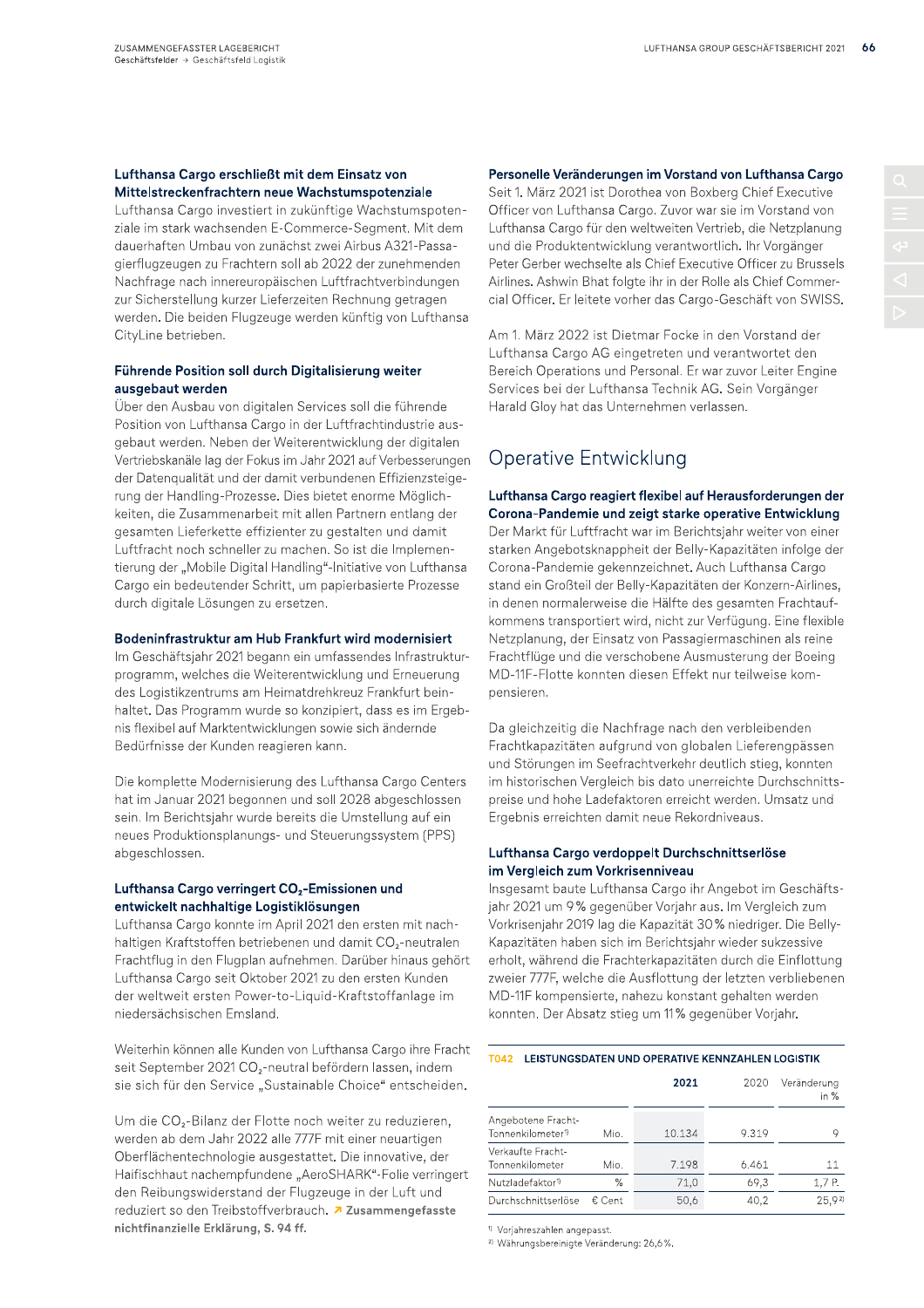# T043 ENTWICKLUNG DER VERKEHRSGERIETE

Lufthansa Cargo

|               | Nettoverkehrserlöse<br>Außenumsatz |                     | Angebotene Fracht-<br>Tonnenkilometer |                       | Verkaufte Fracht-<br>Tonnenkilometer |                     | Fracht-<br>Nutzladefaktor |                      |
|---------------|------------------------------------|---------------------|---------------------------------------|-----------------------|--------------------------------------|---------------------|---------------------------|----------------------|
|               | 2021<br>in Mio. €                  | Veränderung<br>in % | 2021<br>in Mio.                       | Veränderung<br>in $%$ | 2021<br>in Mio.                      | Veränderung<br>in % | 2021<br>in $%$            | Veränderung<br>in P. |
| Europa        | 236                                | 28                  | 490                                   |                       | 249                                  | $-2$                | 50,8                      | $-2,8$               |
| Amerika       | 1.722                              | 55                  | 4.958                                 | 14                    | 3.384                                | 16                  | 68,2                      | 0,9                  |
| Asien/Pazifik | 1.451                              | 24                  | 3.891                                 | $-2$                  | 3.054                                | 3                   | 78,5                      | 4,1                  |
| Nahost/Afrika | 235                                | 82                  | 795                                   | 53                    | 511                                  | 60                  | 64,4                      | 2.9                  |
| Gesamtverkehr | 3.644                              | 40                  | 10.134                                | 9                     | 7.198                                | 11                  | 71,0                      | 1,7                  |

Der Nutzladefaktor verbesserte sich um 1,7 Prozentpunkte auf 71,0% (Vorjahr: 69,3%). Die währungsbereinigten Durchschnittserlöse stiegen in allen Verkehrsgebieten von Lufthansa Cargo und lagen insgesamt um 26,6% über Vorjahr. Gegenüber dem Vorkrisenjahr 2019 lagen die Durchschnittserlöse 100,4% höher.

Die Verkehrserlöse erhöhten sich aufgrund des gestiegenen Absatzes und höherer Durchschnittserlöse um insgesamt 40% auf 3.644 Mio. EUR (Vorjahr: 2.596 Mio. EUR). Dabei konnten die Verkehrserlöse in allen Verkehrsgebieten gesteigert werden.

Die wichtigsten Verkehrsgebiete von Lufthansa Cargo sind weiterhin Asien/Pazifik und Amerika. Die beiden Regionen machen knapp 90% des Angebots und Absatzes aus. Das Angebot wurde in den Verkehrsgebieten Europa, Amerika und Nahost/Afrika ausgebaut, Absatz und Nutzladefaktor stiegen in den Verkehrsgebieten Amerika, Asien/Pazifik und Nahost/Afrika.

# Finanzielle Entwicklung

## Umsatz steigt preis- und mengenbedingt um 38% gegenüber Vorjahr

Im Geschäftsjahr 2021 sind die Umsatzerlöse im Geschäftsfeld Logistik um 38% auf 3.800 Mio. EUR gestiegen (Vorjahr: 2.757 Mio. EUR). Ausschlaggebend für den Anstieg waren insbesondere die gestiegenen Durchschnittserlöse infolge der branchenweiten Angebotsverknappung. Die operativen Erträge sind insgesamt um 37% auf 3.865 Mio. EUR gestiegen (Vorjahr: 2.826 Mio. EUR).

### Aufwendungen steigen um 15%

Die operativen Aufwendungen stiegen im Berichtsjahr um 15% auf 2.396 Mio. EUR (Vorjahr: 2.082 Mio. EUR).

Der Materialaufwand stieg gegenüber Vorjahr um 28% auf 1.665 Mio. EUR (Vorjahr: 1.300 Mio. EUR). Dabei stiegen die Aufwendungen für Treibstoff infolge einer höheren Auslastung der Flotte und preisbedingt um 44% auf 251 Mio. EUR (Vorjahr: 174 Mio. EUR). Der Charteraufwand nahm durch die steigenden Kapazitäten in den Bellys der Passagierflugzeuge und damit einhergehend gestiegenen Belly-Aufwendungen gegenüber Konzerngesellschaften um 43% auf 945 Mio. EUR (Vorjahr: 660 Mio. EUR) zu.

Der Personalaufwand reduzierte sich im Geschäftsjahr 2021 um 2% auf 369 Mio. EUR (Vorjahr: 377 Mio. EUR). Dem Rückgang der durchschnittlichen Mitarbeiterzahl um 5% stand unter anderem die Beendigung der Kurzarbeit in Deutschland gegenüber.

Die Abschreibungen sanken gegenüber Vorjahr um 16% auf 149 Mio. EUR (Vorjahr: 178 Mio. EUR).

Die sonstigen operativen Aufwendungen sanken insbesondere aufgrund von Währungseffekten um 6% auf 213 Mio. EUR (Vorjahr: 227 Mio. EUR).

### T044 AUFWENDUNGEN LOGISTIK

|                                               | 2021<br>in Mio. € | 2020<br>in Mio. € | Veränderung<br>in $%$ |
|-----------------------------------------------|-------------------|-------------------|-----------------------|
| Materialaufwand                               | 1.665             | 1.300             | 28                    |
| davon Treibstoff                              | 251               | 174               | 44                    |
| davon Gebühren                                | 259               | 250               | 4                     |
| davon Charteraufwand                          | 945               | 660               | 43                    |
| davon Technikleistungen                       | 95                | 98                | $-3$                  |
| Personalaufwand <sup>1)</sup>                 | 369               | 377               | $-2$                  |
| Abschreibungen <sup>2)</sup>                  | 149               | 178               | $-16$                 |
| Sonstiger operativer<br>Aufwand <sup>3)</sup> | 213               | 227               | -6                    |
| Summe operative<br>Aufwendungen               | 2.396             | 2.082             | 15                    |

<sup>1</sup> Ohne nachzuverrechnenden Dienstzeitaufwand/Planabgeltung.

<sup>2)</sup> Ohne außerplanmäßige Abschreibung.

<sup>3)</sup> Ohne Buchverluste.